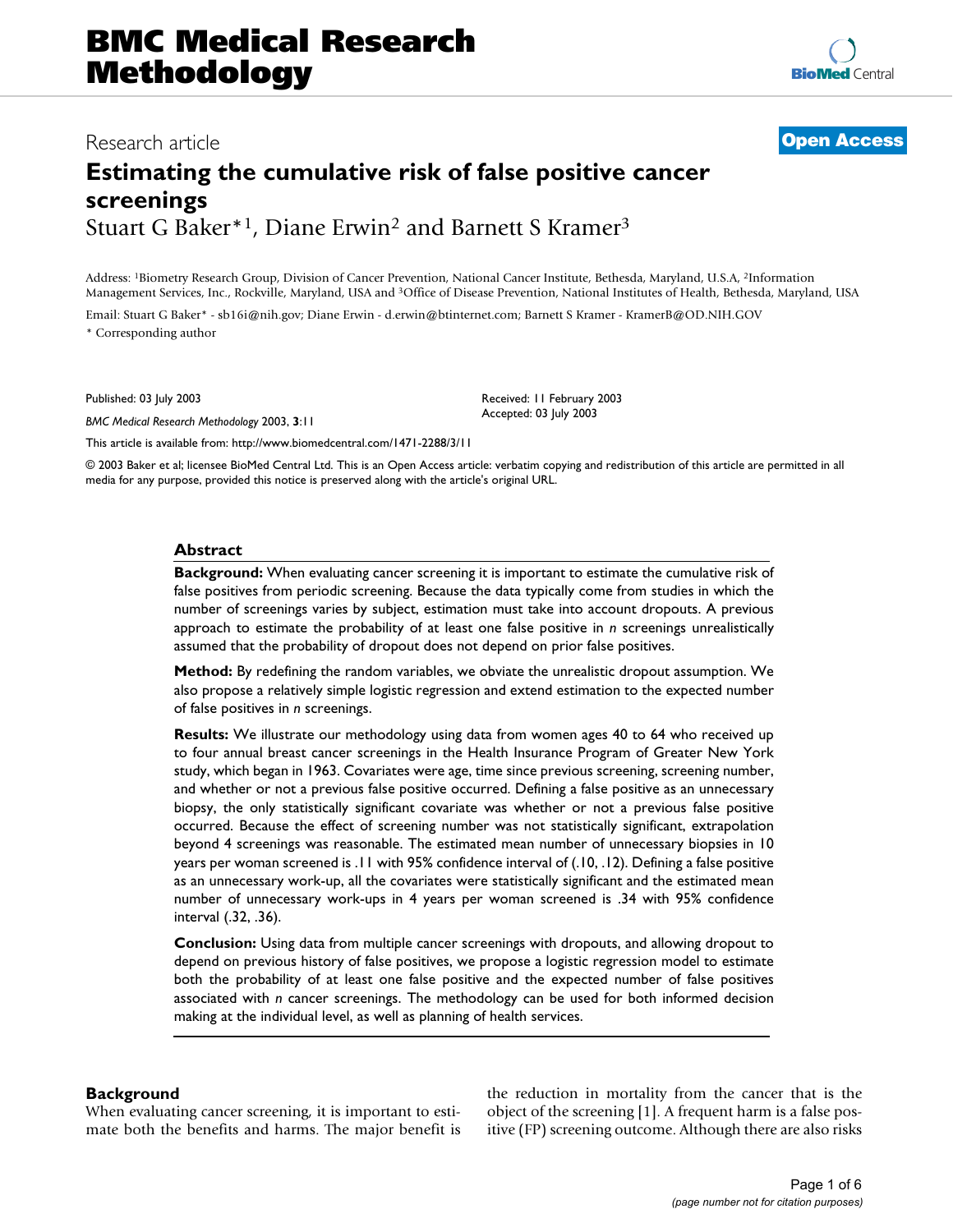from the screening procedure, such as perforation of the colon in colorectal cancer screening using endoscopy, diagnosis of medically unimportant "cancers" (overdiagnosis) and burdens due to time lost and travel to the screening clinic, these will not be discussed here. A false positive (FP) can be defined either narrowly as an unnecessary biopsy (i.e. a biopsy that does not detect cancer) or broadly as unnecessary additional work-up (i.e. an additional work-up that does not detect cancer).

Gelfand and Wang (GW) [2–4] proposed methodology for estimating the probability of a least one FP in *n* screenings. We bolster and extend the methodology in GW. First, we show that an unrealistic assumption of GW is unnecessary. GW thought that they needed to assume that dropping out (either by loss-to-follow-up or refusing additional screenings) is independent of the prior history of false positives. This assumption is unrealistic [5] and makes their approach untenable. We show that by reformulating the problem with different random variables, one can obtain essentially the same result without the unrealistic assumption. Second we estimate an additional quantity to that estimated by GW. GW only estimated the probability of at least one false positive in *n* screenings. To better quantify the cumulative burden of false positives, we also estimated the expected number of false positives in *n* screenings. Third, to simplify computations for some data sets, we introduced a logistic regression model.

## **Methods**

#### *Obviating the Unrealistic Dropout Assumption*

The proof obviating the assumption that dropout does not depend on previous FP's is technical and deferred to the Appendix (see Additional file: 1). However the main idea can be readily summarized. Unlike GW who estimate the probability of at least one false positive among *n* screenings that have occurred, we estimate the probability of a least one false positive *if* there were *n* screenings regardless of whether or not they occurred. This seemingly slight modification of the definition makes a large difference in the mathematical derivation, which in turn obviates the unrealistic assumption. Our much less restrictive assumption is that dropout does not depend on future false positives. This revised formulation has a parallel in Kaplan-Meier estimation that requires only that censoring not depend on future outcomes [6] and in discrete-time censoring models that are formulated as missing-data selection models [7].

#### *Logistic Regression*

To estimate parameters, GW used a Bayesian approach with a proportional hazards model. For the clinically oriented reader, the computations can be difficult. As an alternative we propose a relatively simple logistic regression models that is appropriate for some data sets (with

further elaboration in the Discussion). Our approach requires fitting two logistic regressions. The first logistic regression models the probability of FP on the first screening as a function of age. We let *i* index age interval at screening, where  $i = 1, 2, 3, 4, 5$  corresponds to ages  $40-$ 44, 45–49, 50–54, 55–59, 60–64, respectively. The logistic regression can be written as

$$
logit(pr(FP|i;\alpha) = \alpha_0 + \alpha_{age(i)}, \quad (1)
$$

where  $\alpha_{age(1)} = 0$  because we have constant term  $\alpha_0$ . The data are a table of counts for age categories cross-classified by FP outcome (yes or no). See supplemental file.

The second logistic regression models the probability of FP on a screening after the first as a function of age at screening, time since the last screening, the number of the screening, and whether or not there was a previous FP. To obtain a parsimonious model we have made two simplifications. First we use screening number rather than chronological time. For example, in one subject screening might occur at times 0, 1, and 3, and in another subject, screening might occur at times 0, 1, 2. In terms of the model, both subjects have three screenings indexed by *t* = 1, 2, 3. This has the advantage of reducing the number of missing-data patterns as there are, by definition, no missing "between" screenings. To model various patterns of missingness would require a much more complicated formulation, which is not warranted given the sparse data. To account for different intervals between screenings we included time since the previous screenings as a covariate (which parallels the GW formulation). Our second simplification is using an indicator of previous FP rather than a more detailed history of FP because there are too few data to adequately fit a model that conditions on various prior patterns of FP.

As before we let *i* denote age interval at screening. We also let *j* denote time since the last screening, where *j* = 1,2,3,4 corresponds to 9–12 months, 13–15 months, 16–18 months, and greater than 18 months, respectively. We let *k* denote whether or not there was a previous false positive, where  $k = 0$ , 1 corresponds to no and yes, respectively. The logistic regression is

 $logit(pr(FP|i, j, t, k; \beta)) = \beta_0 + \beta_{age(i)} + \beta_{time(j)} + \beta_{screen(t)} + \beta_{green(i)}$  $\beta_{FP(k)}.$  (2)

where  $β_{age(1)} = β_{time(1)} = β_{screen(1)} = β_{FP(1)} = 0$ . The data are counts for a cross classification of age interval, time interval, screening number, an indicator of previous FP, and the FP outcome. See Additional file: 2. The model in (2) represents a standard application of logistic regression to survival analysis [8,9].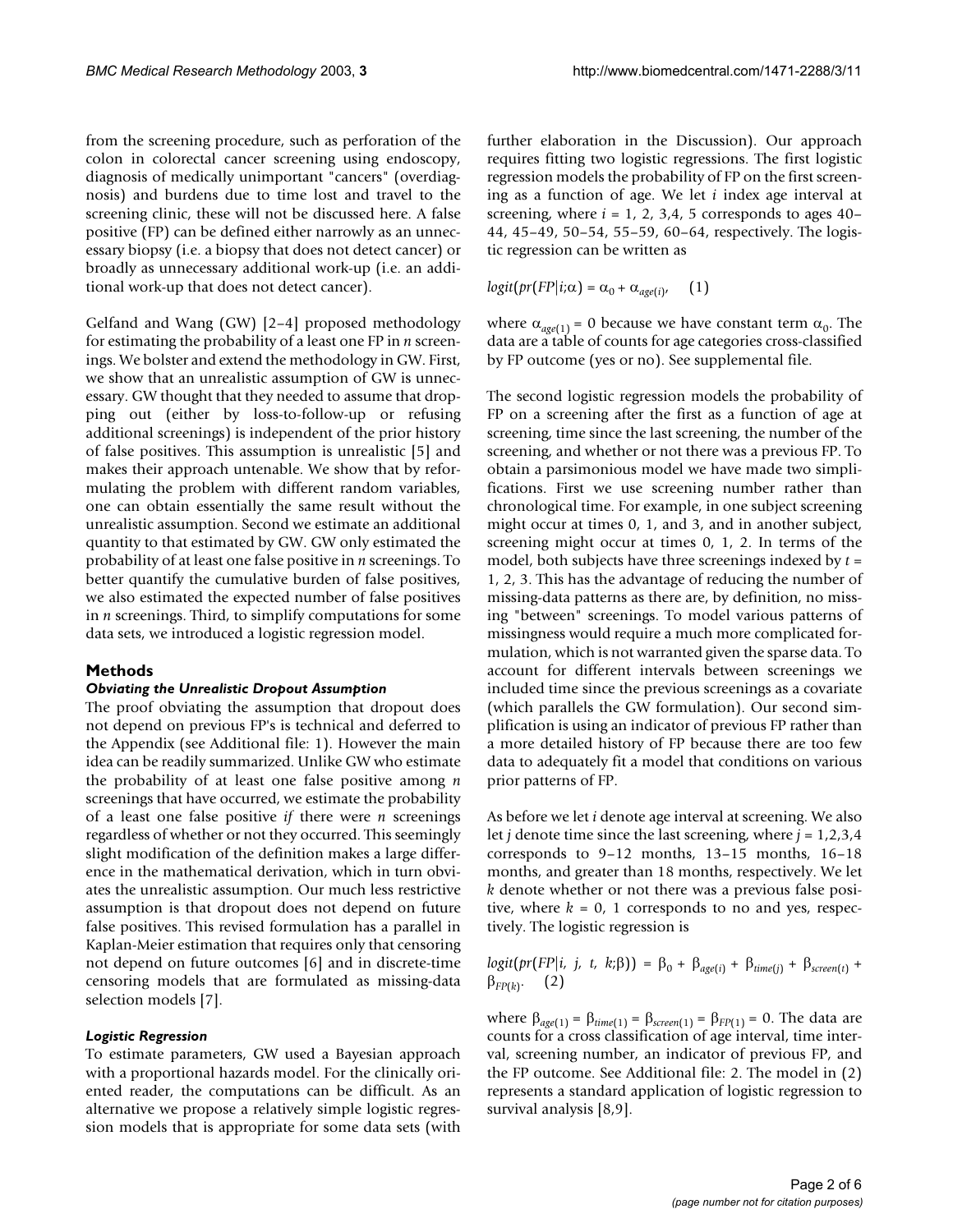#### *Estimating Cumulative Risk*

We use the parameter estimates from the logistic regression to estimate the cumulative risk of an FP. Let

$$
a_{1i} = pr(Y = 1; \hat{\alpha}) = \frac{e^{\hat{\alpha}_0 + \hat{\alpha}_{agg(i)}}}{1 + e^{\hat{\alpha}_0 + \hat{\alpha}_{agg(i)}}},
$$
\n(3)

$$
a_{tij} = pr\left(Y=1 \mid i,j,k,0;\hat{\beta}\right) = \frac{e^{\hat{\beta}_0 + \hat{\beta}_{age(i)} + \hat{\beta}_{time(j)} + \hat{\beta}_{screen(t)} + \hat{\beta}_{FP(0)}}}{1 + e^{\hat{\beta}_0 + \hat{\beta}_{age(i)} + \hat{\beta}_{time(j)} + \hat{\beta}_{screen(t)} + \hat{\beta}_{FP(1)}}},\tag{4}
$$

$$
b_{tij} = pr(Y = 1 | i, j, k, 1; \hat{\beta}) = \frac{e^{\hat{\beta}_0 + \hat{\beta}_{\text{age}(i)} + \hat{\beta}_{\text{time}(j)} + \hat{\beta}_{\text{score}(t)} + \hat{\beta}_{\text{FP}(1)}}}{1 + e^{\hat{\beta}_0 + \hat{\beta}_{\text{age}(i)} + \hat{\beta}_{\text{time}(j)} + \hat{\beta}_{\text{screen}(t)} + \hat{\beta}_{\text{Free}(t)}}},
$$
(5)

where  $\hat{\alpha}$  and  $\hat{\beta}$  are the maximum likelihood estimates from (1) and (2), respectively. For simplicity of exposition, suppose we want to estimate the cumulative risk of a subject who remains in the same age category *i* over *n* screenings with time between screenings in category *j*. (However the method can be extended to those who age from category *i* to category *i* + 1). The estimated probability of at least one FP in *n* screenings (for *n* > 1) is

$$
p_{ij}(n) = 1 - (1 - a_{1i}) \prod_{t=2}^{n} (1 - a_{tij}), \qquad (6)
$$

The estimated survival time until the first FP in *n* screenings (for  $n > 1$ ) is  $1 - p_{ii}(n)$ .

To better quantify the cumulative burden of FP's we also estimate the expected number of FP's. The formula for the estimated expected number of FP's in *n* screenings varies with  $n$ . For example, for  $n = 4$  the estimated expected number of FP's is

$$
e_{ij}(4) = pr(4FP's) \ 4 + pr(3 FP's) \ 3 + pr(2 FP's) \ 2 + pr(1 FP)
$$
  
1, (7)

where

 $pr(4 \text{ FP's}) = a_{1i} q_{3|3ii}$ 

$$
pr(3 \text{ FP's}) = a_{1i} q_{2|3ij} + (1 - a_{1i}) a_{2i} q_{2|2ij}
$$

 $pr(2 \text{ FP's}) = a_{1i} q_{1|3ij} + (1 - a_{1i}) a_{2i} q_{1|2ij} + (1 - a_{1i}) (1 - a_{2ij}) a_{3ij}$ *q*1|1*ij*

 $pr(1 \text{ FP}) = a_{1i} q_{0|3ij} + (1 - a_{1i}) a_{2i} q_{0|2ij} + (1 - a_{1i}) (1 - a_{2ij}) a_{3ij}$ *q*0|1*ij* + (1 - *a*1*<sup>i</sup>* )(1 - *a*2*ij*) (1 - *a*3*ij*) *a*4*ij*,

and  $q_{h|fii}$  is the probability of *h* FP's over the last *f* time periods for a subject age *i* and with time interval *j* since the last screening. In this example

$$
q_{3|3ij} = pr(3 \text{ FP's in last 3 screenings}) = b_{2ij}b_{3ij}b_{4ij}
$$

 $q_{2|3ij} = pr(2 \text{ FP's in last 3 screenings)} = b_{2ij}b_{3ij}(1 - b_{4ij}) +$  $b_{2ij}(1 - b_{3ij}) b_{4ij} + (1 - b_{2ij}) b_{3ij}b_{4ij}$ 

$$
q_{1|3ij} = pr(1 \text{ FP in last 3 screens}) = b_{2ij} (1 - b_{3ij}) (1 - b_{4ij}) + (1 - b_{2ij}) b_{3ij} (1 - b_{4ij}) + (1 - b_{2ij}) b_{4ij}
$$

*q*0|3*ij* = *pr*(0 FP's in last 3 screenings) = (1 - *b*2*ij*) (1 - *b*3*ij*) (1 - *b*4*ij*),

 $q_{2|2ij}$  =  $pr(2$  FP's in last 2 screenings) =  $b_{3ij}b_{4ij}$ ,

 $q_{1|2ii} = pr(1 \text{ FP in last 2 screenings)} = b_{3ii}(1 - b_{4ii}) + (1 - b_{3ii})$  $b_{4}$ *ij* 

 $q_{0|2ij} = pr(0 \text{ FP's in last 2 screenings) = (1 - b_{3ij}) (1 - b_{4ij}),$ 

 $q_{1|1ii}$  =  $pr(1$  FP in last screening) =  $b_{4ii}$ ,

 $q_{0|1ii} = pr(0 \text{ FP's in last screening}) = 1 - b_{4ii}$ .

An important special case occurs when the probabilities of FP do not vary with screening number. This case is important because it allows extrapolation to additional screenings. With  $a_{2ij} = b_{tij0}$  and  $b_{ij} = b_{tij1}$  for  $t = 2,3,...,n$ , the estimated probability of at least one FP in *n* screenings is

$$
p_{ij}(n) = 1 - (1 - a_{1i}) (1 - a_{2ij})^n, \quad (8)
$$

and the estimated expected number of FP's in *n* screenings is

$$
e_{ij}(n) = a_{1i} (1 + nb_{ij}) + \sum_{t=2}^{n-1} (1 - a_{1i}) (1 - a_{2ij})^{t-2} a_{2ij} (1 + (n-t)b_{ij})
$$
  
+ 
$$
(1 - a_{1i}) (1 - a_{2ij})^{n-2} a_{ij}.
$$
 (9)

The most difficult part of implementation is computing the variance. The asymptotic variances are

$$
var(p_{ij}) = \frac{\partial p_{ij}}{\partial \theta} var(\hat{\theta}) \frac{\partial p_{ij}}{\partial \theta} \quad \text{and} \quad var(e_{ij}) = \frac{\partial e_{ij}}{\partial \theta} var(\hat{\theta}) \frac{\partial e_{ij}}{\partial \theta}, \tag{8}
$$

where  $θ = (α_0, α_{age(i)}, β_0, β_{age(i)}, β_{time(j)}, β_{screen(t)}, β_{FP(k)}).$  By using computer software for symbolic derivatives [10], it is not hard to compute (8). Alternatively one could compute confidence intervals by using a bootstrap approach [11].

#### **Results**

We applied the methodology to data on 4 annual screenings in the Health Insurance Program of Greater New York (HIP) breast cancer screening study [13]. Starting in 1963, approximately 60,000 women were randomly assigned to either a study group invited for four annual mammograms and physical examinations or to a control group that received no screening within the study. Approximately 1/3 of the subjects in the study group refused the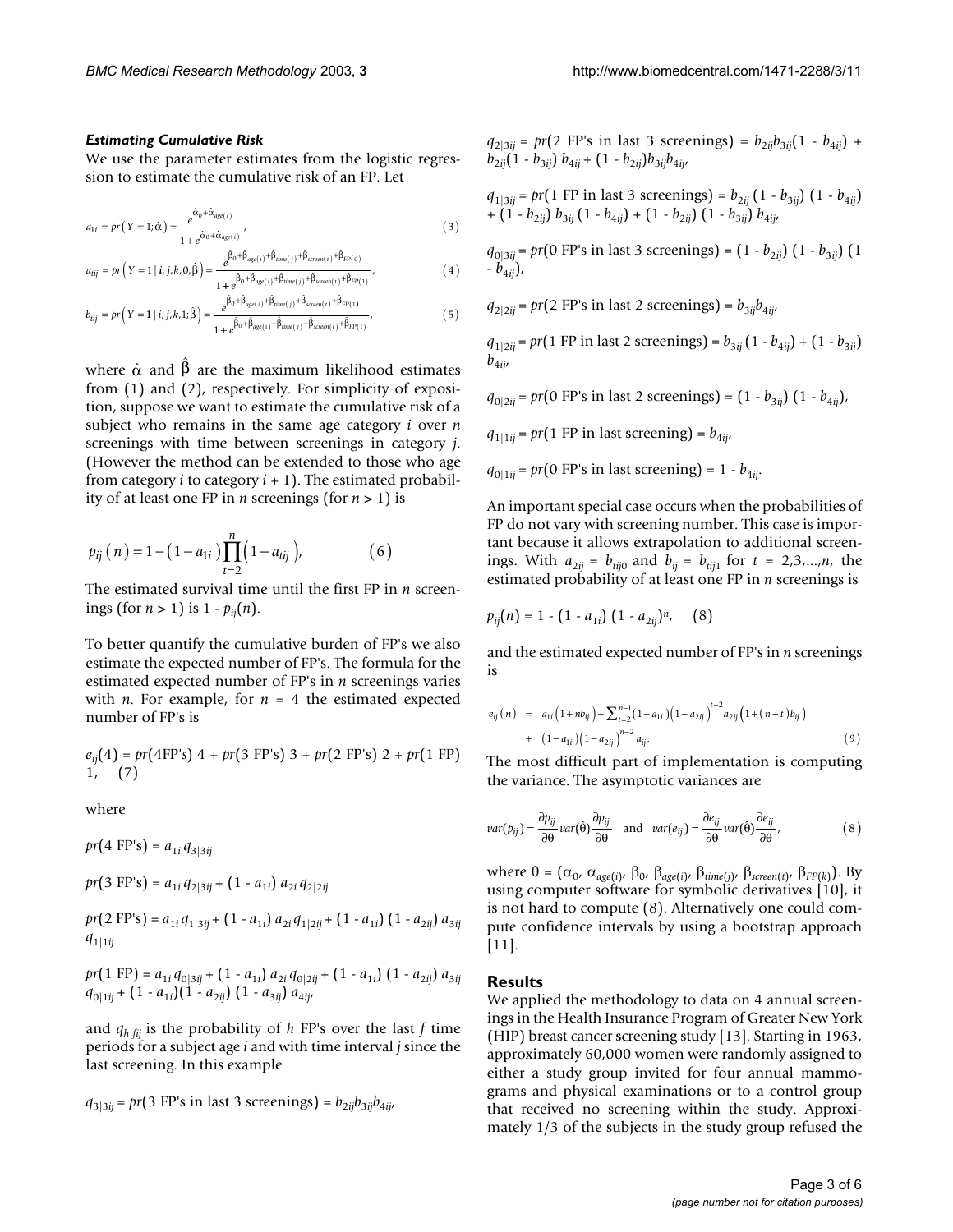|                           | Narrow FP     |               | Broad FP      |  |
|---------------------------|---------------|---------------|---------------|--|
|                           | initial model | final model   | final model   |  |
| model for initial FP      |               |               |               |  |
| $\alpha_0$                | $-4.30(.13)$  | $-4.14(06)$   | $-2.37(0.05)$ |  |
| $\alpha_{\rm age}(2)$     | .23(.17)      |               | .15(07)       |  |
| $\alpha_{age}(3)$         | .29(.17)      |               | $-01$ (.08)   |  |
| $\alpha_{\text{age}}(4)$  | .13(.19)      |               | .05(.08)      |  |
| $\alpha_{age}(5)$         | .00(.22)      |               | $-.02(.09)$   |  |
| model for subsequent FP's |               |               |               |  |
| $\beta_0$                 | $-4.81(.18)$  | $-4.89(0.06)$ | $-2.85(0.07)$ |  |
| $\beta_{age}(2)$          | .24(.19)      |               | $-.02(.07)$   |  |
| $\beta_{age}(3)$          | .00(.19)      |               | $-16(0.08)$   |  |
| $\beta_{age}(4)$          | $-.32(.21)$   |               | $-.28(.08)$   |  |
| $\beta_{age}(5)$          | .07(.21)      |               | $-.24(.08)$   |  |
| $\beta_{time}(2)$         | $-.02(.11)$   |               | $-13(0.05)$   |  |
| $\beta_{time}(3)$         | .10(.20)      |               | $-.22(.09)$   |  |
| $\beta_{time}(4)$         | .12(.22)      |               | $-.08(.09)$   |  |
| $\beta_{screen}(3)$       | $-.30(.13)$   |               | $-11(05)$     |  |
| $\beta_{screen}(4)$       | $-.07(.13)$   |               | $-.22(.06)$   |  |
| $\beta_{FP(1)}$           | 2.35(.14)     | 2.34(.14)     | 1.64(0.05)    |  |

#### <span id="page-3-0"></span>**Table 1: Parameter estimates (standard errors) from logistic regression models for FP's**

first screening and received no screenings. Our analysis focused on the vast majority of screened women who were between ages 40 and 64. In HIP, our broad definition of a false positive was either (*i*) breast biopsy in which no cancer was detected or (*ii*) early re-examination with either clinical or radiological recommendation and no cancer detected on diagnostic work-up. Our narrow definition was (*i*).

Parameter estimates from the logistic regressions are presented in Table [1.](#page-3-0) The methodology answers two questions an individual might pose.

*Question 1.* "If I were to have *n* number of screening tests and stick to the schedule what are the chances that at least one will be a false positive?"

*Question* 2. How many unnecessary biopsies or work-ups am I likely to need if I start on the screening program and adhere to the schedule?"

Question is answered by the estimates in (6) and (8). Question 2 is answered by estimates in (7) and (9). For an economic analysis Question 2 is particularly useful as it would help an analyst assign monetary costs to the cumulative burden of FP's. Both questions are clearly important to the patient.

Defining a FP as an unnecessary biopsy, we could not reject a model for (1) with only a constant (deviance = .27

on 4 d.f,  $p = .99$ ) nor a model for  $(2)$  with a constant and a parameter for previous FP's (deviance = 3.66 on 9 d.f., p = .93). Consequently we think it is reasonable to extrapolate beyond 4 screenings using (8) and (9). In answer to *Question 1*, the estimated probability of at least one FP in 10 screenings is .08 with 95% confidence interval of (.07, .09). In answer to *Question* 2, the estimated expected number of FP's in 10 screenings is .11 with 95% confidence interval of (.10, .12).

Defining an FP as an unnecessary work-up, most of the parameter estimates were statistically significant, so we kept all the covariates in the model. Because the parameter for screening number was included, we could not extrapolate beyond the 4 screenings that was the maximum number of screenings per subject in our data. For purposes of illustration we selected  $i = 1$  and  $j = 1$  for computing (6) and (7). In answer to *Question 1*, the estimated probability of at least one FP in 4 screenings is .21 with 95% confidence interval of (.20, .22). In answer to *Question 2*, the estimated expected number of FP's in 4 screenings is .34 with 95% confidence interval of (.32, .34).

As an ancillary investigation, we also fit a logistic regression for the probability of dropout as a function of age category, time interval since last screening, screening number, false positive on the last screening, false positive on an earlier screening, and interaction between of the two false positive variables. For the HIP data, when FP was defined broadly, there was no statistically significant asso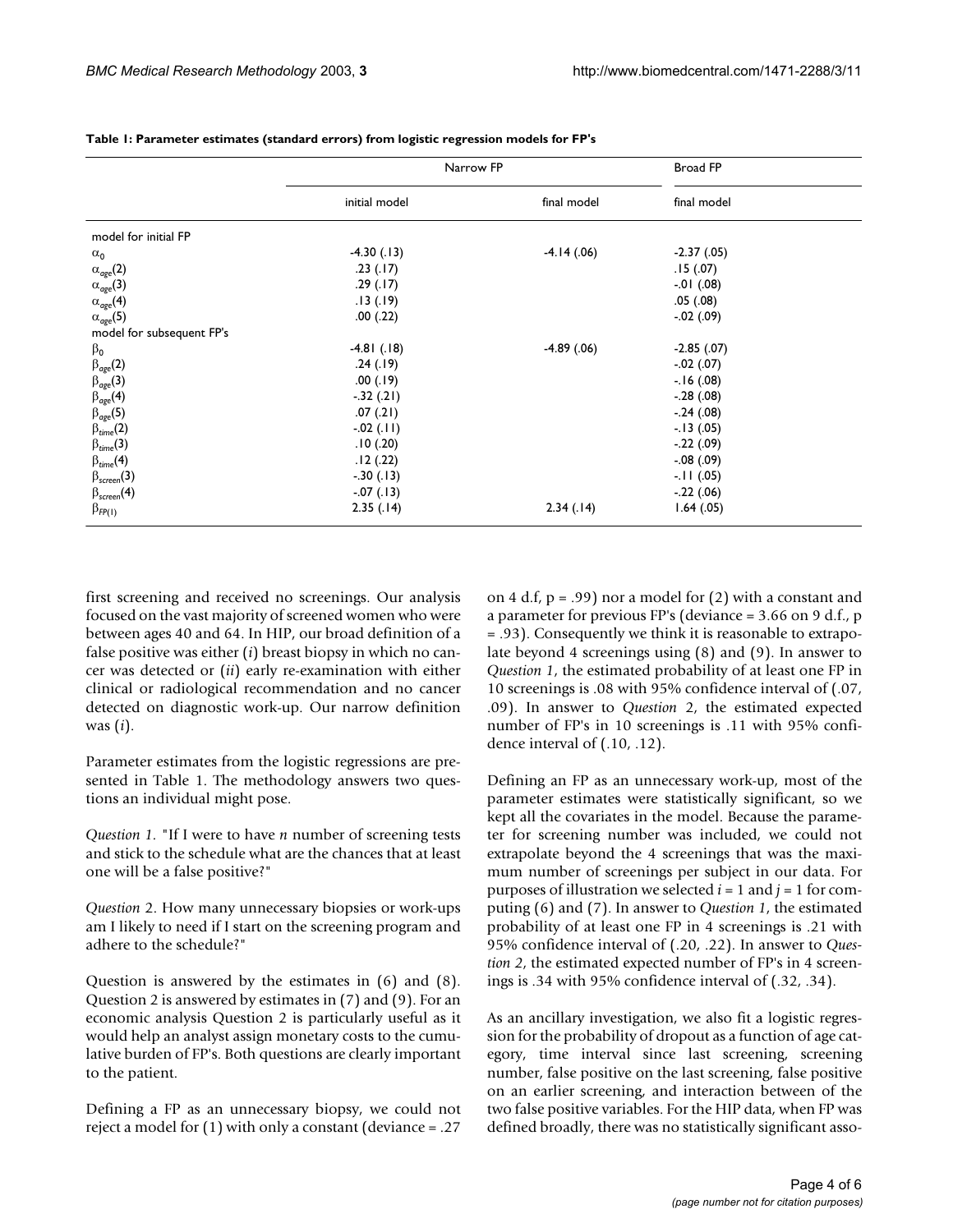ciation between FP history and dropout. For FP defined narrowly, there was a strong association between FP history and dropout.

# **Discussion**

Our methodology is applicable to any screening test recommended on a periodic basis for which data come from subjects with possibly different numbers of screenings. Ideally one would like data from a study in which subjects are representative of the general eligible population and clinicians are representative of the clinicians who would perform the screening in practice. Particularly when the FP is an unnecessary work-up, the clinicians may vary in the threshold used to determine a positive, as there is subjectivity to the interpretation of the test. When FP is an unnecessary biopsy, the variation among clinicians will likely be small because a high level of FP's is unacceptable [14]. In our data set there was no information on clinician. If there are data on clinicians, it should be incorporated into the analysis. If the number of clinicians is small, we suggest including a variable for clinician in the logistic regression. If the number of clinicians is larger, it is best to include a random variable for the effect of clinician. Unfortunately the simple logistic regression is not applicable and a more complicated model such as that in GW would be needed.

The assumption that dropout does not depend on future false positives could be violated if a subject drops out because of self examination results (so she goes to her regular physician) that would have led to future false positives. To avoid this violation of the assumption, one could ask women screened and women who dropped out if they found any lump on self examination. By including a covariate for lump on self examination, the dropout process depends on previous history and factors from the likelihood.

# **Conclusion**

We made three contributions. First we showed that previous methodology of GW did not require an unrealistic assumption about the dropout process. This makes the approach much more appealing. Second, we showed how to estimate the expected number of false positives, which we think is informative, in addition to the probability of at least one false positive. Third we presented a logistic regression formulation that is applicable for some data sets and is relatively simple to implement. Our approach can be applied to many types of cancer screening tests that are recommended on a periodic basis. It is useful for both advising individuals in a clinical setting and for health resources planning.

# **Authors' Contribution**

SGB wrote the initial draft and computed the results. DE created the appropriate tables of data from HIP and ran initial logistic regressions. BSK made substantial improvements to the manuscript.

# **Competing Interests**

None declared

# **Additional material**

# **Additional file 1**

Click here for file [\[http://www.biomedcentral.com/content/supplementary/1471-](http://www.biomedcentral.com/content/supplementary/1471-2288-3-11-s1.pdf) 2288-3-11-s1.pdf]

# **Additional file 2**

Click here for file [\[http://www.biomedcentral.com/content/supplementary/1471-](http://www.biomedcentral.com/content/supplementary/1471-2288-3-11-s2.pdf) 2288-3-11-s2.pdf]

# **Acknowledgment**

We thank Jian-Lun Xu, Victor Kipnis, and Philip Prorok for helpful comments.

## **References**

- 1. Baker SG, Kramer BS and Prorok PC: **[Statistical issues in rand](http://www.ncbi.nlm.nih.gov/entrez/query.fcgi?cmd=Retrieve&db=PubMed&dopt=Abstract&list_uids=12238954)[omized trials of cancer screening](http://www.ncbi.nlm.nih.gov/entrez/query.fcgi?cmd=Retrieve&db=PubMed&dopt=Abstract&list_uids=12238954)** *BMC Medical Research Methodology* 2002, **2:**11[\[http://www.biomedcentral.com/1471-2288/](http://www.biomedcentral.com/1471-2288/2/11) [2/11](http://www.biomedcentral.com/1471-2288/2/11)].
- 2. Gelfand AE and Wang F: **[Modeling the cumulative risk for a false](http://www.ncbi.nlm.nih.gov/entrez/query.fcgi?cmd=Retrieve&db=PubMed&dopt=Abstract&list_uids=10867676) [positive under repeated screening events](http://www.ncbi.nlm.nih.gov/entrez/query.fcgi?cmd=Retrieve&db=PubMed&dopt=Abstract&list_uids=10867676)** *Statistics in Medicine* 2000, **19:**1865-79.
- 3. Elmore JG, Bargon MB, Moceri VM, Polk S, Arena PJ and Fletcher SW: **[Ten-year risk of false positive screening mammograms and](http://www.ncbi.nlm.nih.gov/entrez/query.fcgi?cmd=Retrieve&db=PubMed&dopt=Abstract&list_uids=9545356) [clinical breast examinations](http://www.ncbi.nlm.nih.gov/entrez/query.fcgi?cmd=Retrieve&db=PubMed&dopt=Abstract&list_uids=9545356)** *New England Journal of Medicine* 1998, **338:**1089-1096.
- 4. Christiansen CL, Wang F, Barton MB, Kreuter W, Elmore JG, Gelfand AE and Fletcher SW: **[Predicting the cumulative risk of false pos](http://www.ncbi.nlm.nih.gov/entrez/query.fcgi?cmd=Retrieve&db=PubMed&dopt=Abstract&list_uids=11036111)[itive mammograms](http://www.ncbi.nlm.nih.gov/entrez/query.fcgi?cmd=Retrieve&db=PubMed&dopt=Abstract&list_uids=11036111)** *Journal of the National Cancer Institute* 2000, **92:**1657-1666.
- 5. McCann J, Stockton D and Godward S: **[Impact of false-positive](http://www.ncbi.nlm.nih.gov/entrez/query.fcgi?cmd=Retrieve&db=PubMed&dopt=Abstract&list_uids=12223128) [mammography on subsequent screening attendance and](http://www.ncbi.nlm.nih.gov/entrez/query.fcgi?cmd=Retrieve&db=PubMed&dopt=Abstract&list_uids=12223128) [risk of cancer](http://www.ncbi.nlm.nih.gov/entrez/query.fcgi?cmd=Retrieve&db=PubMed&dopt=Abstract&list_uids=12223128)** *Breast Cancer Research* 2002, **4:**R11.
- 6. Kalbfleisch JD and Prentice RL: **The Statistical Analysis of Failure Time Data** *Wiley: New York* 1980.
- 7. Baker SG: **[Regression analysis of grouped survival data with](http://www.ncbi.nlm.nih.gov/entrez/query.fcgi?cmd=Retrieve&db=PubMed&dopt=Abstract&list_uids=7981401) [incomplete covariates: nonignorable missing-data and cen](http://www.ncbi.nlm.nih.gov/entrez/query.fcgi?cmd=Retrieve&db=PubMed&dopt=Abstract&list_uids=7981401)[soring mechanisms](http://www.ncbi.nlm.nih.gov/entrez/query.fcgi?cmd=Retrieve&db=PubMed&dopt=Abstract&list_uids=7981401)** *Biometrics* 1994, **50:**821-826.
- 8. Brown CC: **[On the use of indicator variables for studying the](http://www.ncbi.nlm.nih.gov/entrez/query.fcgi?cmd=Retrieve&db=PubMed&dopt=Abstract&list_uids=1203428) [time-dependence of parameters in a response time model](http://www.ncbi.nlm.nih.gov/entrez/query.fcgi?cmd=Retrieve&db=PubMed&dopt=Abstract&list_uids=1203428)** *Biometrics* 1975, **31:**863-872.
- 9. Efron B: **Logistic regression, survival analysis, and the Kaplan-Meier curve** *Journal of the American Statistical Association* 1988, **83:**414-425.
- 10. Wolfram S: *The Mathematica Book* 4th edition. *Champaign: Wolfram Media and Cambridge: Cambridge University Press*; 1999.
- 11. Efron B and Gong G: **A leisurely look at the bootstrap, the jackknife, and cross-validation** *American Statistician* 1983, **37:**36-48.